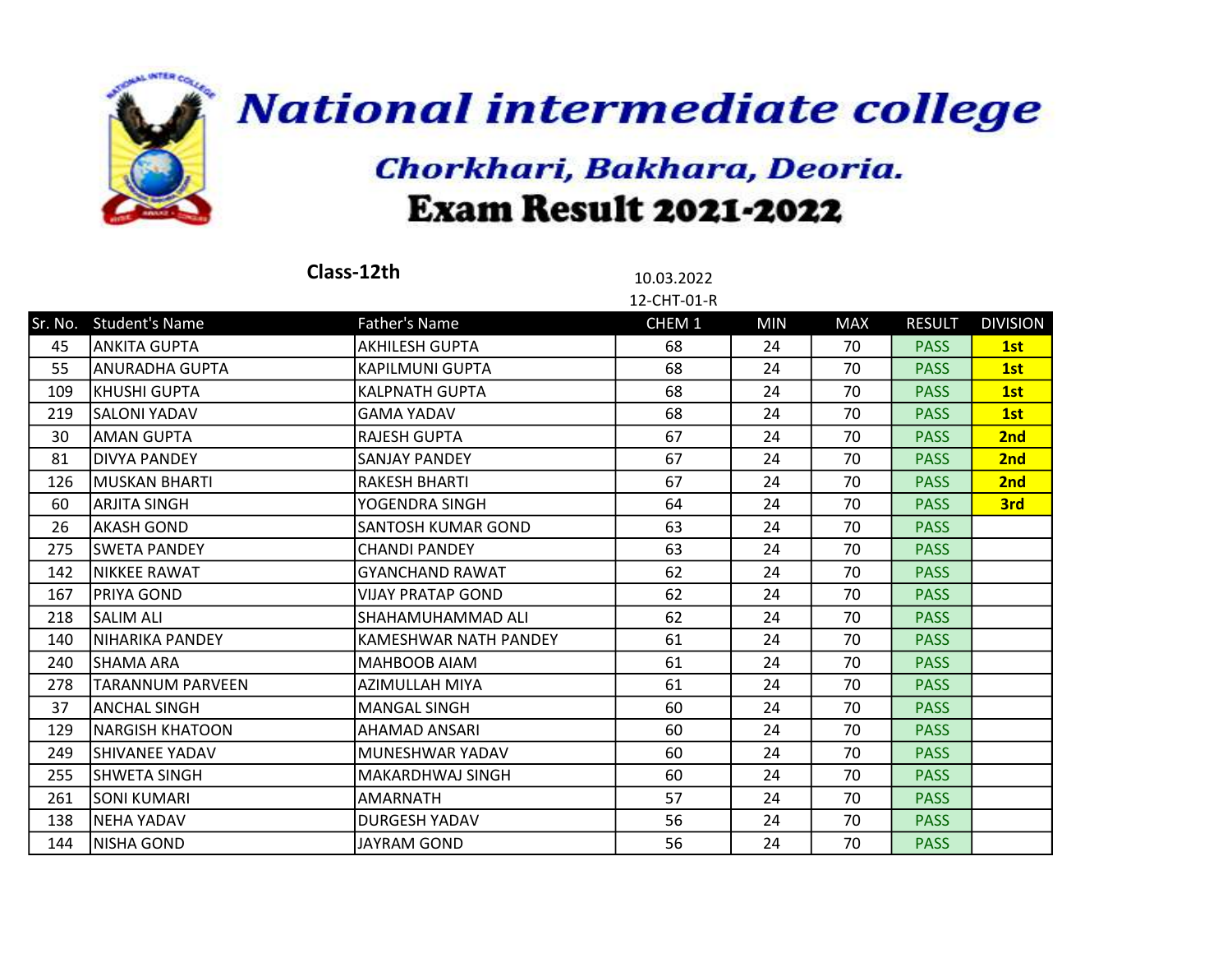

|     |                            | Class-12th                  | 10.03.2022  |            |            |               |                 |
|-----|----------------------------|-----------------------------|-------------|------------|------------|---------------|-----------------|
|     |                            |                             | 12-CHT-01-R |            |            |               |                 |
|     | Sr. No. Student's Name     | <b>Father's Name</b>        | CHEM 1      | <b>MIN</b> | <b>MAX</b> | <b>RESULT</b> | <b>DIVISION</b> |
| 195 | lREENA KUMARI GUPTA        | <b>BADHU GUPTA</b>          | 56          | 24         | 70         | <b>PASS</b>   |                 |
| 20  | AJAJ ALI                   | <b>FAKHRUDDIN ALI</b>       | 55          | 24         | 70         | <b>PASS</b>   |                 |
| 82  | <b>DIVYANSH SRIVASTAV</b>  | SANJAY SRIVASTAV            | 55          | 24         | 70         | <b>PASS</b>   |                 |
| 134 | NEETU VISHWAKARMA          | HARENDRA VISHWAKARMA        | 55          | 24         | 70         | <b>PASS</b>   |                 |
| 224 | lSANJANA GOND              | <b>CHHOTU GOND</b>          | 55          | 24         | 70         | <b>PASS</b>   |                 |
| 86  | lGUDIYA MAURYA             | <b>MUNNA MAURYA</b>         | 53          | 24         | 70         | <b>PASS</b>   |                 |
| 162 | PRATEEKSHA UPADHYAY        | SANTOSH KUMAR UPADHYAY      | 53          | 24         | 70         | <b>PASS</b>   |                 |
| 259 | ISONAM YADAV               | CHHOTELAL YADAV             | 53          | 24         | 70         | <b>PASS</b>   |                 |
| 146 | INISHA RAWAT               | <b>RAJU RAWAT</b>           | 52          | 24         | 70         | <b>PASS</b>   |                 |
| 147 | lNISHA VISHWAKARMA         | NANDLAL VISHWAKARMA         | 52          | 24         | 70         | <b>PASS</b>   |                 |
| 174 | <b>RAGANI SAHANI</b>       | RAMASHISH SAHANI            | 52          | 24         | 70         | <b>PASS</b>   |                 |
| 226 | ISANJANA MADDESHIYA        | <b>PAPPU MADDESHIYA</b>     | 52          | 24         | 70         | <b>PASS</b>   |                 |
| 70  | <b>BABITA MAURYA</b>       | RAM VACHAN MAURYA           | 50          | 24         | 70         | <b>PASS</b>   |                 |
| 102 | JYOTI YADAV                | <b>GHANSHYAM YADAV</b>      | 50          | 24         | 70         | <b>PASS</b>   |                 |
| 103 | KAJAL SINGH                | RAMPRAVESH SINGH            | 50          | 24         | 70         | <b>PASS</b>   |                 |
| 169 | IPRIYA VISHWAKARMA         | HARINATH VISHWAKARMA        | 50          | 24         | 70         | <b>PASS</b>   |                 |
| 220 | lSAMARJEET SINGH           | <b>HARISH SINGH</b>         | 50          | 24         | 70         | <b>PASS</b>   |                 |
| 101 | <b>JYOTI PRAJAPATI</b>     | <b>MANCHANDRA PRAJAPATI</b> | 49          | 24         | 70         | <b>PASS</b>   |                 |
| 58  | ARADHYA SINGH              | <b>ARVIND SINGH</b>         | 48          | 24         | 70         | <b>PASS</b>   |                 |
| 117 | <b>MANISHA GAUTAM</b>      | SHIVNARAYAN PRASAD          | 48          | 24         | 70         | <b>PASS</b>   |                 |
| 52  | ANSHIKA PANDEY             | DYANAND PANDEY              | 47          | 24         | 70         | <b>PASS</b>   |                 |
| 110 | İKHUSHI KUMARI MADDHESHIYA | <b>SANJAY KUMAR</b>         | 47          | 24         | 70         | <b>PASS</b>   |                 |
| 203 | RIPUSUDAN RAI              | AMBREESH RAI                | 47          | 24         | 70         | <b>PASS</b>   |                 |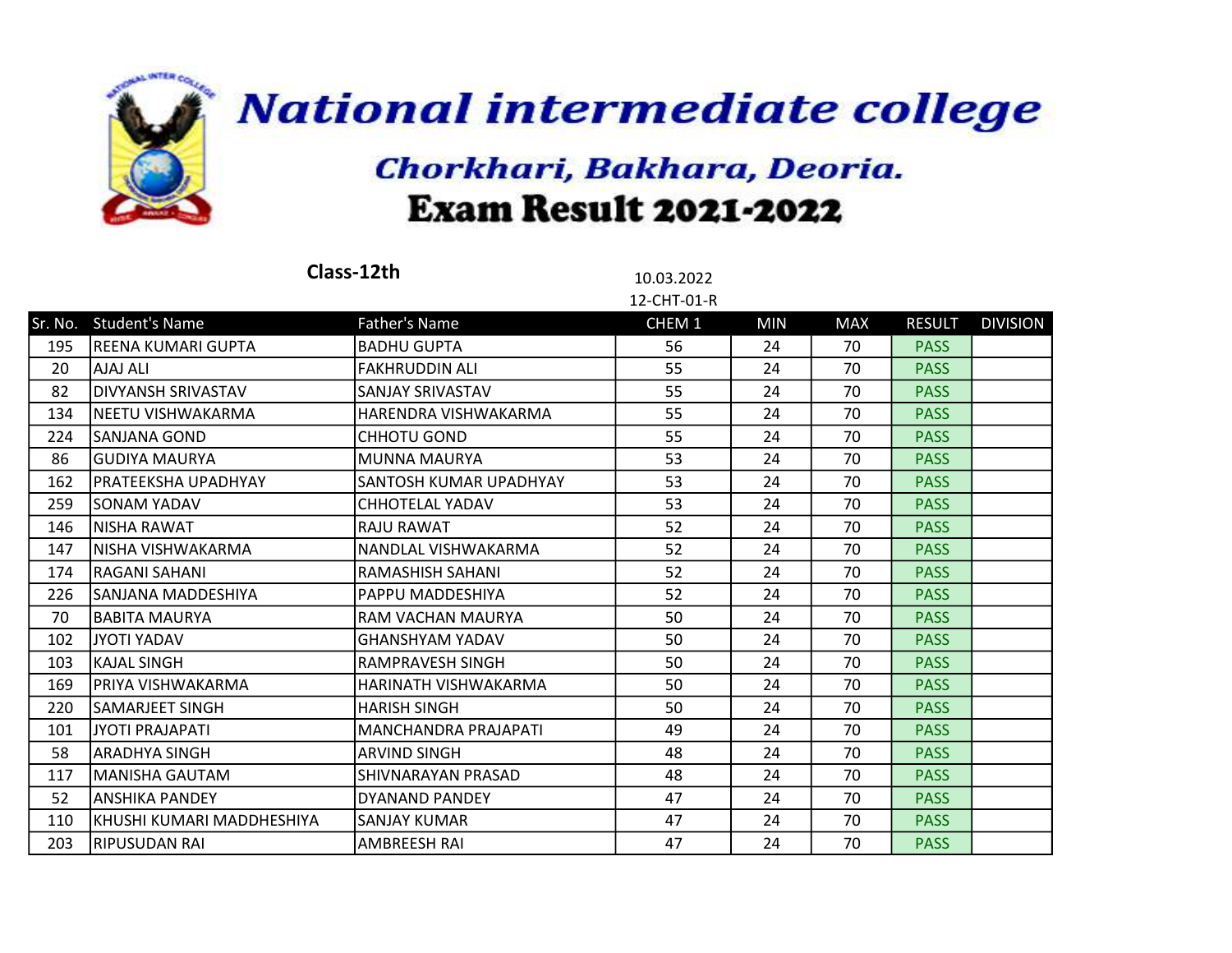

|     |                        | Class-12th               | 10.03.2022<br>12-CHT-01-R |            |            |               |                 |
|-----|------------------------|--------------------------|---------------------------|------------|------------|---------------|-----------------|
|     | Sr. No. Student's Name | Father's Name            | CHEM 1                    | <b>MIN</b> | <b>MAX</b> | <b>RESULT</b> | <b>DIVISION</b> |
| 209 | <b>RITU SHRIWASTAV</b> | DILIP SHRIWASTAV         | 47                        | 24         | 70         | <b>PASS</b>   |                 |
| 108 | KHUSHBU KUMARI         | <b>MANGESH PRASAD</b>    | 46                        | 24         | 70         | <b>PASS</b>   |                 |
| 168 | <b>PRIYA PANDEY</b>    | <b>SHIV KUMAR PANDEY</b> | 46                        | 24         | 70         | <b>PASS</b>   |                 |
| 175 | <b>RAGINI BHARTI</b>   | RAMBADAI BHRATI          | 46                        | 24         | 70         | <b>PASS</b>   |                 |
| 14  | <b>ABHISHEK SINGH</b>  | <b>BHAJURAMA SINGH</b>   | 45                        | 24         | 70         | <b>PASS</b>   |                 |
| 41  | <b>ANITA SINGH</b>     | PRABHUNATH SINGH         | 45                        | 24         | 70         | <b>PASS</b>   |                 |
| 78  | <b>DEEPA SINGH</b>     | <b>VIVEKANAND SINGH</b>  | 45                        | 24         | 70         | <b>PASS</b>   |                 |
| 171 | IPRIYANKA SHARMA       | <b>GANESH SHARMA</b>     | 45                        | 24         | 70         | <b>PASS</b>   |                 |
| 47  | ANKITA NISHAD          | RAVIKESH NISHAD          | 44                        | 24         | 70         | <b>PASS</b>   |                 |
| 50  | ANNU MADDESHIYA        | <b>ASHOK GUPTA</b>       | 44                        | 24         | 70         | <b>PASS</b>   |                 |
| 90  | <b>HASRUN KHATOON</b>  | KALAMUDDIN ANSARI        | 44                        | 24         | 70         | <b>PASS</b>   |                 |
| 217 | <b>SAHID ANAWAR</b>    | <b>RABBUL</b>            | 44                        | 24         | 70         | <b>PASS</b>   |                 |
| 239 | SHALINI GAUTAM         | LAKSHMAN PRASAD          | 44                        | 24         | 70         | <b>PASS</b>   |                 |
| 75  | CHANDAN NISHAD         | <b>BHIM NISHAD</b>       | 43                        | 24         | 70         | <b>PASS</b>   |                 |
| 152 | NITU PANDEY            | RAJKUMAR PANDEY          | 43                        | 24         | 70         | <b>PASS</b>   |                 |
| 160 | lPRAGYA VISHWAKARMA    | GOVIND VISHWAKARMA       | 43                        | 24         | 70         | <b>PASS</b>   |                 |
| 231 | <b>SAPANA GUPTA</b>    | <b>RAM PRAVESH GUPTA</b> | 43                        | 24         | 70         | <b>PASS</b>   |                 |
| 247 | ISHIVAM SINGH          | SATYAPRAKASH SINGH       | 43                        | 24         | 70         | <b>PASS</b>   |                 |
| 270 | SUNAINA GAUD           | LALBIHARI GAUD           | 43                        | 24         | 70         | <b>PASS</b>   |                 |
| 29  | <b>AKHIL SINGH</b>     | <b>MADAN SEN SINGH</b>   | 42                        | 24         | 70         | <b>PASS</b>   |                 |
| 19  | <b>AFROJI KHATUN</b>   | <b>SHAKIR ALI</b>        | 41                        | 24         | 70         | <b>PASS</b>   |                 |
| 54  | <b>ANSHU YADAV</b>     | <b>ASHOK YADAV</b>       | 41                        | 24         | 70         | <b>PASS</b>   |                 |
| 165 | PRINCE VISHWAKARMA     | HARINATH VISHWAKARMA     | 41                        | 24         | 70         | <b>PASS</b>   |                 |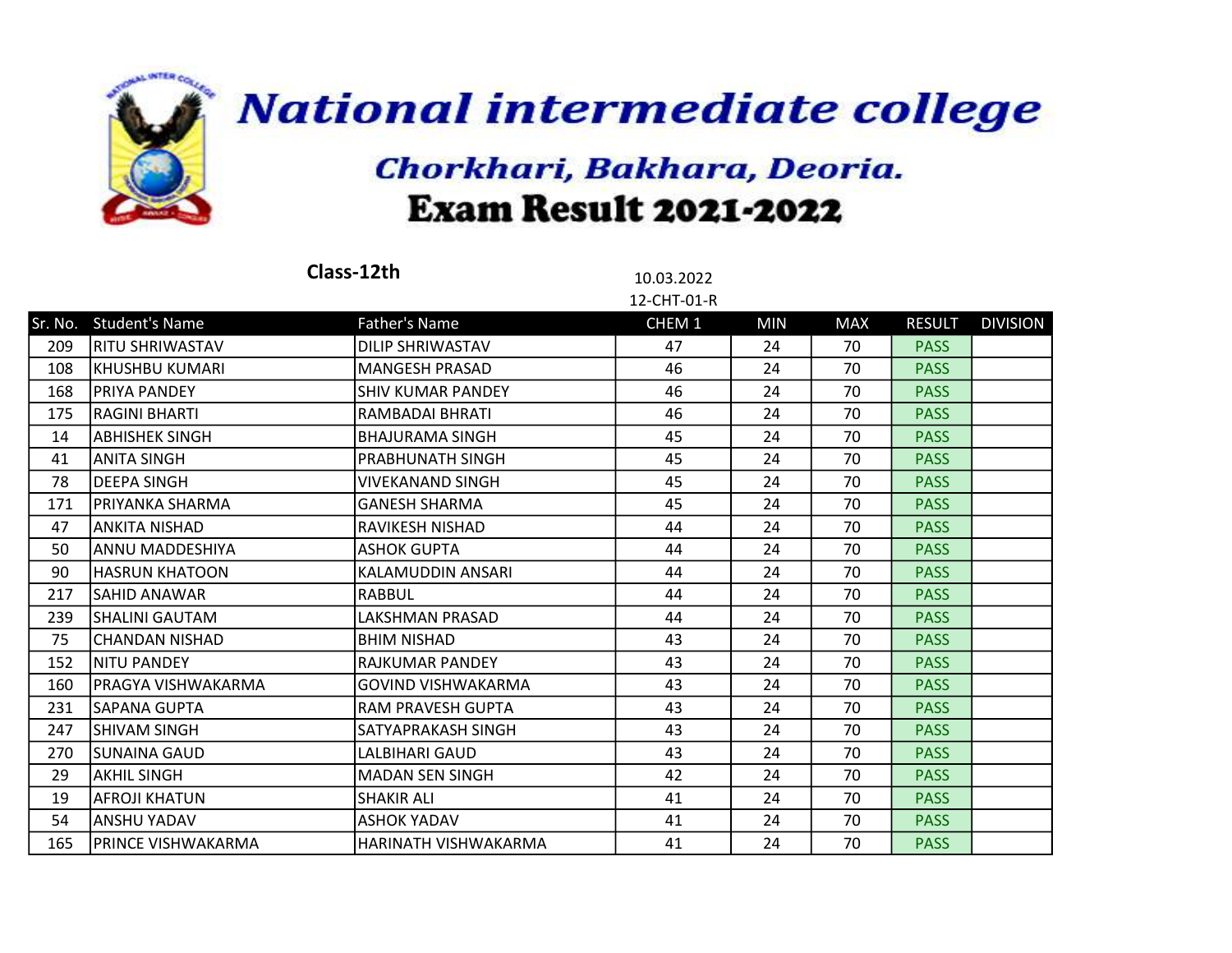

|     |                        | Class-12th                | 10.03.2022  |            |            |               |                 |
|-----|------------------------|---------------------------|-------------|------------|------------|---------------|-----------------|
|     |                        |                           | 12-CHT-01-R |            |            |               |                 |
|     | Sr. No. Student's Name | <b>Father's Name</b>      | CHEM 1      | <b>MIN</b> | <b>MAX</b> | <b>RESULT</b> | <b>DIVISION</b> |
| 97  | <b>JUBER AHAMAD</b>    | <b>RAMJAN ALI</b>         | 40          | 24         | 70         | <b>PASS</b>   |                 |
| 135 | NEHA GOND              | <b>PANNELAL GOND</b>      | 40          | 24         | 70         | <b>PASS</b>   |                 |
| 227 | <b>SANJANA SAHANI</b>  | RAMKALESH SAHANI          | 40          | 24         | 70         | <b>PASS</b>   |                 |
| 228 | <b>SANJANA SINGH</b>   | ANIRUDDHA SINGH           | 40          | 24         | 70         | <b>PASS</b>   |                 |
| 34  | <b>AMRITA KUMARI</b>   | RAMKALESH                 | 38          | 24         | 70         | <b>PASS</b>   |                 |
| 15  | ABHISHEK SINGH         | RAM ANUJ SINGH            | 37          | 24         | 70         | <b>PASS</b>   |                 |
| 106 | KHUSHBU KASHYAP        | SHAMBHU KASHYAP           | 37          | 24         | 70         | <b>PASS</b>   |                 |
| 213 | lROSHANI MALL          | <b>NANHE LAL MALL</b>     | 37          | 24         | 70         | <b>PASS</b>   |                 |
| 139 | INIDHI YADAV           | DINANATH YADAV            | 36          | 24         | 70         | <b>PASS</b>   |                 |
| 215 | RUPALI                 | SAMBHU                    | 36          | 24         | 70         | <b>PASS</b>   |                 |
| 276 | <b>TAMANNA KHATUN</b>  | <b>SHAKIR ALI</b>         | 36          | 24         | 70         | <b>PASS</b>   |                 |
| 111 | <b>KHUSHI PANDEY</b>   | <b>DUDHNATH PANDEY</b>    | 35          | 24         | 70         | <b>PASS</b>   |                 |
| 251 | <b>SHOBHIT GUPTA</b>   | <b>SANJAY GUPTA</b>       | 35          | 24         | 70         | <b>PASS</b>   |                 |
| 27  | AKASH MADDHESHIYA      | UPENDRA MADDHESHIYA       | 34          | 24         | 70         | <b>PASS</b>   |                 |
| 281 | <b>VANDANA SINGH</b>   | VIKRAM CHAUDHARI          | 34          | 24         | 70         | <b>PASS</b>   |                 |
| 44  | ANJU KUMARI NISHAD     | LALMANI NISHAD            | 33          | 24         | 70         | <b>PASS</b>   |                 |
| 151 | NITU MADDESHIYA        | SARJU MADDESHIYA          | 33          | 24         | 70         | <b>PASS</b>   |                 |
| 191 | RANI YADAV             | RAM NIVASH YADAV          | 33          | 24         | 70         | <b>PASS</b>   |                 |
| 99  | JYOTI MADDHESHIYA      | KAWLESH MADDHESHIYA       | 32          | 24         | 70         | <b>PASS</b>   |                 |
| 35  | <b>AMRUN NISHA</b>     | <b>AMJAD ALI</b>          | 31          | 24         | 70         | <b>PASS</b>   |                 |
| 200 | IRESHMI VISHWAKARMA    | SHESHMANI VISHWAKARMA     | 31          | 24         | 70         | <b>PASS</b>   |                 |
| 243 | SHIKHA SINGH           | <b>VIJAY PRATAP SINGH</b> | 31          | 24         | 70         | <b>PASS</b>   |                 |
| 136 | NEHA SHARMA            | <b>MUNNA SHARMA</b>       | 30          | 24         | 70         | <b>PASS</b>   |                 |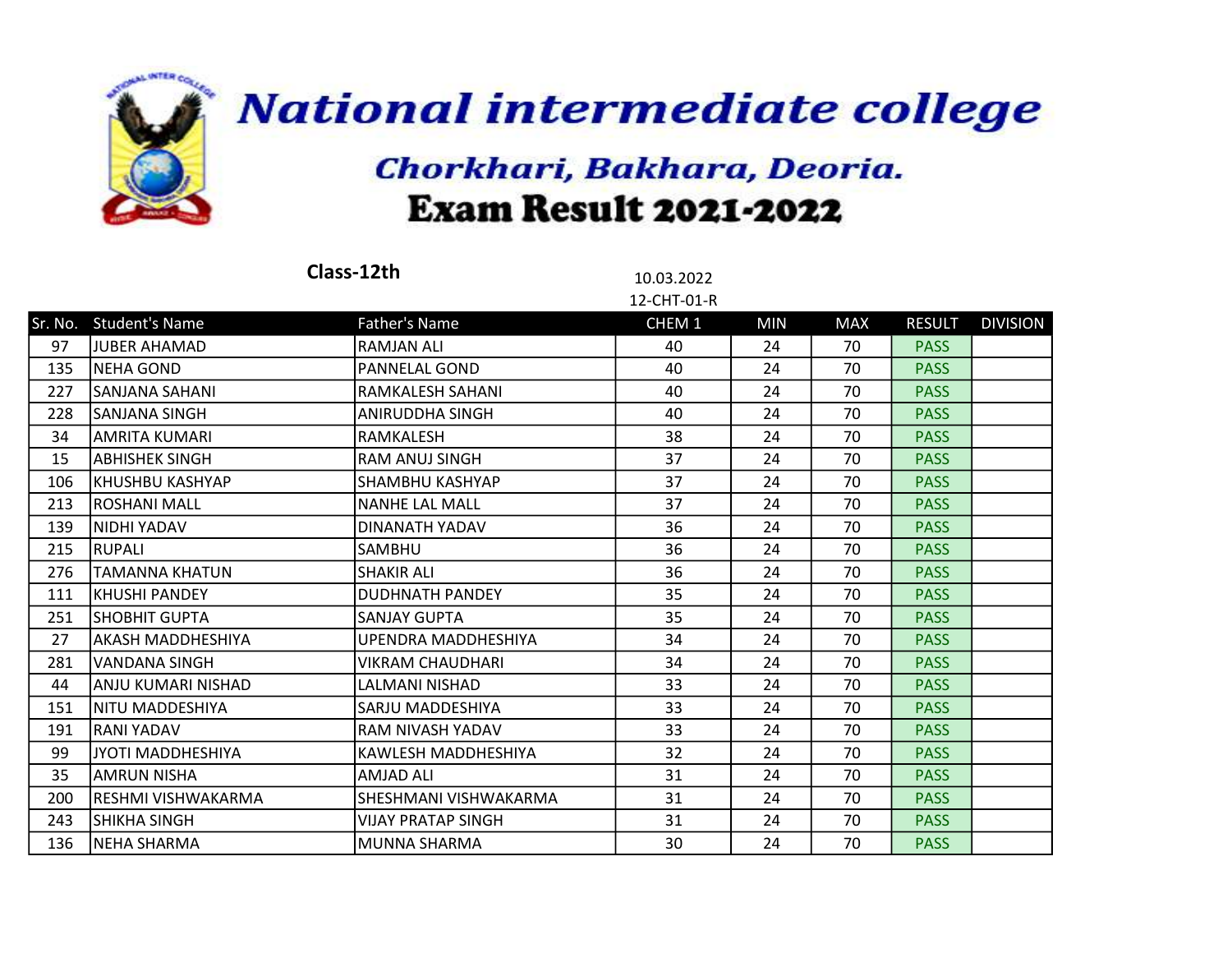

|              |                          | Class-12th                | 10.03.2022<br>12-CHT-01-R |            |            |               |                 |
|--------------|--------------------------|---------------------------|---------------------------|------------|------------|---------------|-----------------|
|              | Sr. No. Student's Name   | Father's Name             | CHEM 1                    | <b>MIN</b> | <b>MAX</b> | <b>RESULT</b> | <b>DIVISION</b> |
| 188          | <b>RAMAKANT YADAV</b>    | <b>CHHOTELAL YADAV</b>    | 30                        | 24         | 70         | <b>PASS</b>   |                 |
| 258          | SNEHA MADDHESHIYA        | ASHOK MADDHESHIYA         | 30                        | 24         | 70         | <b>PASS</b>   |                 |
| 18           | <b>ADITYA RAI</b>        | <b>CHANDRASHEKHAR RAI</b> | 28                        | 24         | 70         | <b>PASS</b>   |                 |
| 33           | AMIT VISHWAKARMA         | LALJI VISHWAKARMA         | 28                        | 24         | 70         | <b>PASS</b>   |                 |
| 214          | <b>RUKSAR KHATOON</b>    | <b>ABDUL AJIJ</b>         | 27                        | 24         | 70         | <b>PASS</b>   |                 |
| 250          | <b>SHIVANGI</b>          | <b>JYOTISH GOND</b>       | 27                        | 24         | 70         | <b>PASS</b>   |                 |
| 13           | ABHISHEK SHARMA          | <b>MANOJ SHARMA</b>       | 26                        | 24         | 70         | <b>PASS</b>   |                 |
| 17           | ABHISHEK YADAV           | KAILASH YADAV             | 26                        | 24         | 70         | <b>PASS</b>   |                 |
| 201          | <b>RINA NISHAD</b>       | SHAMBHU NISHAD            | 25                        | 24         | 70         | <b>PASS</b>   |                 |
| 290          | WARISH ALI               | <b>ASGAR ALI</b>          | 23                        | 24         | 70         | <b>FAIL</b>   |                 |
| 207          | RISHU YADAV              | RAMASHRAY YADAV           | 21                        | 24         | 70         | <b>FAIL</b>   |                 |
| 73           | <b>CHANDA MADDESHIYA</b> | SARJU MADDESHIYA          | 20                        | 24         | 70         | <b>FAIL</b>   |                 |
| 204          | <b>RISHABH OJHA</b>      | NITYA NAND OHJA           | 20                        | 24         | 70         | <b>FAIL</b>   |                 |
| 284          | VIKAS KUMAR              | KHAJANCHI PRASHAD         | 18                        | 24         | 70         | <b>FAIL</b>   |                 |
| 11           | ABHISHEK NISHAD          | ANGAD NISHAD              | 16                        | 24         | 70         | <b>FAIL</b>   |                 |
| 104          | KHUSHBOO GOND            | SHIVLAL GOND              | 14                        | 24         | 70         | <b>FAIL</b>   |                 |
| 198          | lRESHAMA KHATOON         | SHARIF AHAMAD             | 11                        | 24         | 70         | <b>FAIL</b>   |                 |
| 32           | AMAN UPADHYAY            | <b>UGRASEN</b>            | 10                        | 24         | 70         | <b>FAIL</b>   |                 |
| 38           | <b>ANEESH RAJBHAR</b>    | <b>MUNEB RAJBHAR</b>      | 8                         | 24         | 70         | <b>FAIL</b>   |                 |
| 170          | IPRIYANKA NISHAD         | <b>SURENDRA NISHAD</b>    | 6                         | 24         | 70         | <b>FAIL</b>   |                 |
| 222          | SANDEEP KUMAR            | HARIBANSH                 | 6                         | 24         | 70         | <b>FAIL</b>   |                 |
| 248          | <b>SHIVAM YADAV</b>      | <b>GOBARDHAN YADAV</b>    | $\overline{3}$            | 24         | 70         | <b>FAIL</b>   |                 |
| $\mathbf{1}$ | <b>AANCHAL SINGH</b>     | SANJAY KUMAR SINGH        | AB                        | 24         | 70         | <b>FAIL</b>   |                 |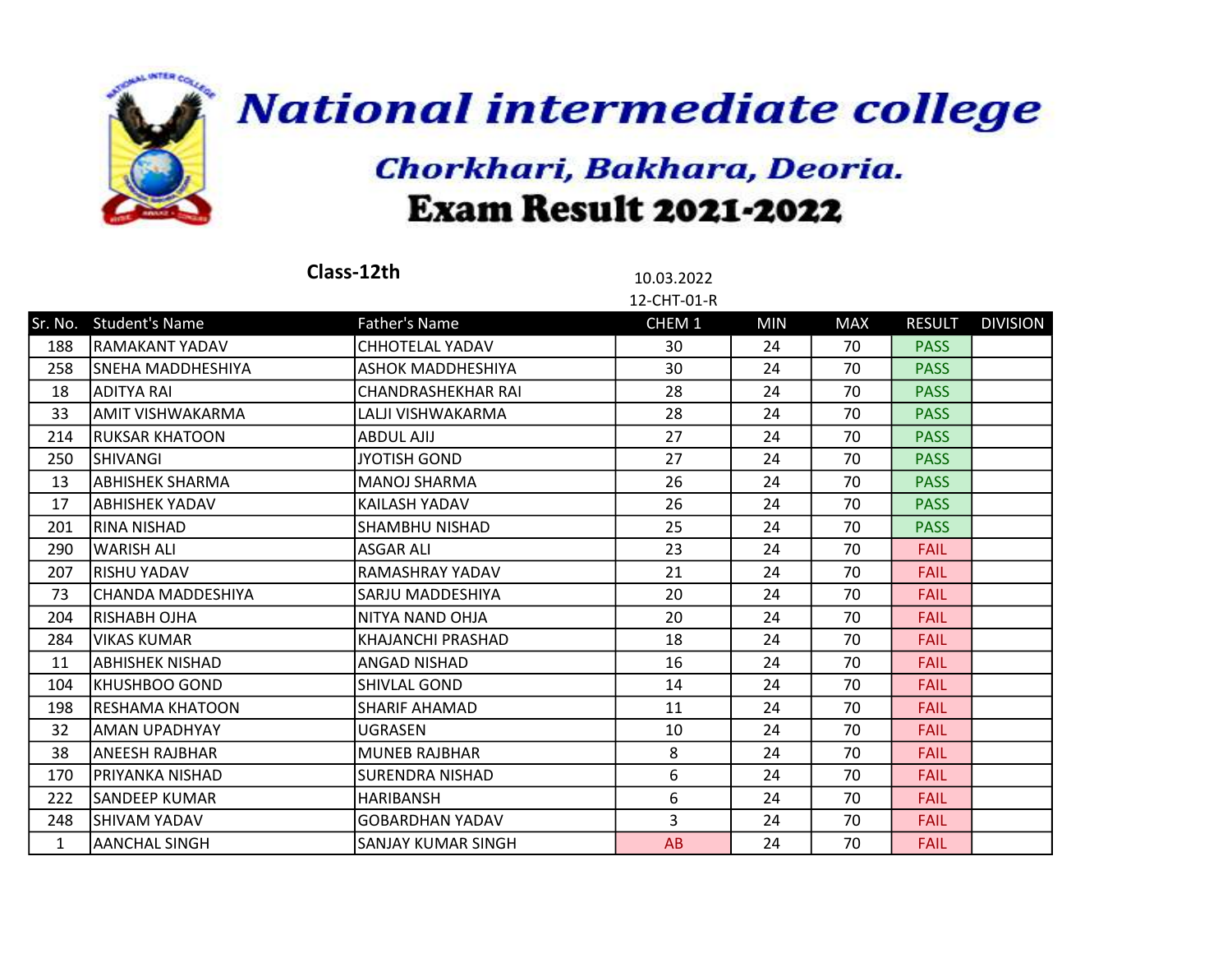

|                |                         | Class-12th               | 10.03.2022        |            |            |               |                 |
|----------------|-------------------------|--------------------------|-------------------|------------|------------|---------------|-----------------|
|                |                         |                          | 12-CHT-01-R       |            |            |               |                 |
|                | Sr. No. Student's Name  | Father's Name            | CHEM <sub>1</sub> | <b>MIN</b> | <b>MAX</b> | <b>RESULT</b> | <b>DIVISION</b> |
| $\mathcal{L}$  | IABDUL VAHID            | VAJID ALI                | AB                | 24         | 70         | <b>FAIL</b>   |                 |
| 3              | labhay kumar singh      | <b>TEJ PRATAP SINGH</b>  | AB                | 24         | 70         | <b>FAIL</b>   |                 |
| 4              | labhay Rai              | <b>ARVIND RAI</b>        | AB                | 24         | 70         | <b>FAIL</b>   |                 |
| 5              | ABHAY SHARMA            | MUKESH SHARMA            | AB                | 24         | 70         | <b>FAIL</b>   |                 |
| 6              | labhinav singh          | <b>ASHOK KUMAR SINGH</b> | AB                | 24         | 70         | <b>FAIL</b>   |                 |
| $\overline{7}$ | ABHISHEK GOND           | <b>JAYSHREE GOND</b>     | AB                | 24         | 70         | <b>FAIL</b>   |                 |
| 8              | ABHISHEK KUMAR          | <b>VINOD GUPTA</b>       | AB                | 24         | 70         | <b>FAIL</b>   |                 |
| 9              | labhishek kumar         | <b>AJAY YADAV</b>        | AB                | 24         | 70         | <b>FAIL</b>   |                 |
| 10             | labhishek Mishra        | <b>RAJESH MISHRA</b>     | AB                | 24         | 70         | <b>FAIL</b>   |                 |
| 12             | labhishek sahani        | <b>AKHILESH SAHANI</b>   | AB                | 24         | 70         | <b>FAIL</b>   |                 |
| 16             | ABHISHEK YADAV          | SURYA PRATASH YADAV      | AB                | 24         | 70         | <b>FAIL</b>   |                 |
| 21             | <b>AJAY KUMAR</b>       | <b>SRINIWAS</b>          | AB                | 24         | 70         | <b>FAIL</b>   |                 |
| 22             | AJAY RAJBHAR            | <b>SUBHASH RAJBHAR</b>   | AB                | 24         | 70         | <b>FAIL</b>   |                 |
| 23             | AJAY SINGH              | <b>VIJAY SINGH</b>       | AB                | 24         | 70         | <b>FAIL</b>   |                 |
| 24             | IAJAY YADAV             | <b>JUGAL YADAV</b>       | AB                | 24         | 70         | <b>FAIL</b>   |                 |
| 25             | AKANKSHA AGRAWAL        | SUNIL KUMAR AGRAWAL      | AB                | 24         | 70         | <b>FAIL</b>   |                 |
| 28             | IAKHAND PRATAP PATEL    | <b>PRAMOD PATEL</b>      | AB                | 24         | 70         | <b>FAIL</b>   |                 |
| 31             | laman kumar maddheshiya | MINTU MADDHESHIYA        | AB                | 24         | 70         | <b>FAIL</b>   |                 |
| 36             | ANCHAL MADDHESHIYA      | PRAMOD MADDHESHIYA       | AB                | 24         | 70         | <b>FAIL</b>   |                 |
| 39             | <b>ANGESH KUMAR</b>     | <b>GHURAHOO PRASAD</b>   | AB                | 24         | 70         | <b>FAIL</b>   |                 |
| 40             | ANIKET GAUTAM           | RAMASHARE GAUTAM         | AB                | 24         | 70         | <b>FAIL</b>   |                 |
| 42             | ANJALI                  | <b>HARIHAR</b>           | AB                | 24         | 70         | <b>FAIL</b>   |                 |
| 43             | <b>ANJALI TIWARI</b>    | RAKESH KUMAR TIWARI      | AB                | 24         | 70         | <b>FAIL</b>   |                 |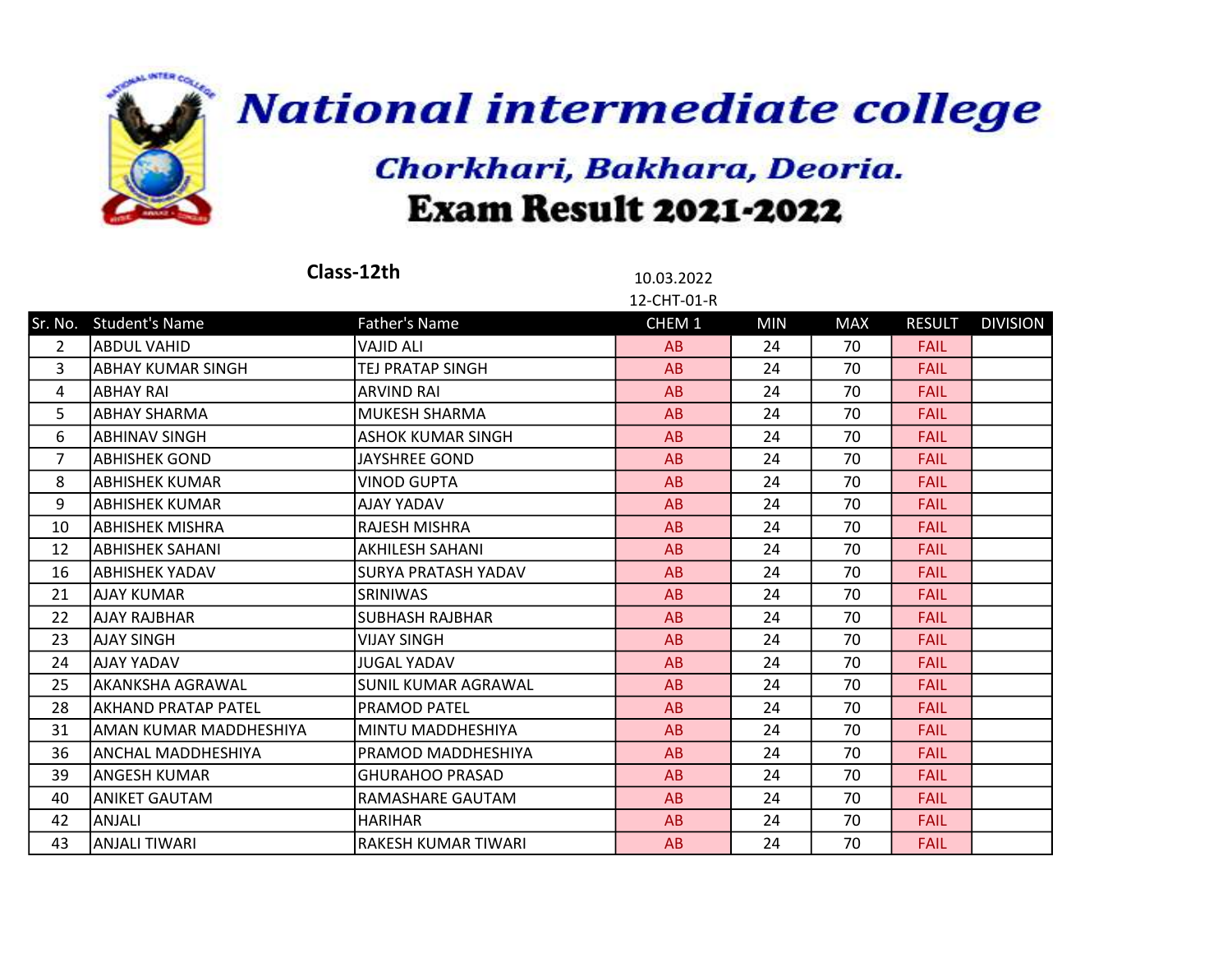

| Class-12th |                        |                             | 10.03.2022  |            |            |               |                 |
|------------|------------------------|-----------------------------|-------------|------------|------------|---------------|-----------------|
|            |                        |                             | 12-CHT-01-R |            |            |               |                 |
|            | Sr. No. Student's Name | <b>Father's Name</b>        | CHEM 1      | <b>MIN</b> | <b>MAX</b> | <b>RESULT</b> | <b>DIVISION</b> |
| 46         | ANKITA GUPTA           | RAMSAJAN GUPTA              | AB          | 24         | 70         | <b>FAIL</b>   |                 |
| 48         | IANKITA YADAV          | <b>SUMER YADAV</b>          | AB          | 24         | 70         | <b>FAIL</b>   |                 |
| 49         | ANKUR SINGH            | <b>RAJESH SINGH</b>         | AB          | 24         | 70         | <b>FAIL</b>   |                 |
| 51         | ANNU YADAV             | JAGDISH YADAV               | AB          | 24         | 70         | <b>FAIL</b>   |                 |
| 53         | lanshu maddheshiya     | RAMANAND MADDHESHIYA        | AB          | 24         | 70         | <b>FAIL</b>   |                 |
| 56         | <b>ANURAG SINGH</b>    | <b>SHRIRAM SINGH</b>        | AB          | 24         | 70         | <b>FAIL</b>   |                 |
| 57         | ANURAG SRIVASTAV       | <b>JAY PRAKASH</b>          | AB          | 24         | 70         | <b>FAIL</b>   |                 |
| 59         | IARATI                 | <b>CHUNNU GOAND</b>         | AB          | 24         | 70         | <b>FAIL</b>   |                 |
| 61         | <b>ARPANA KUMARI</b>   | SADANAND NISHAD             | AB          | 24         | 70         | <b>FAIL</b>   |                 |
| 62         | ARVIND NISHAD          | RAM LAKHAN NISHAD           | AB          | 24         | 70         | <b>FAIL</b>   |                 |
| 63         | ARYAN KUMAR RAWAT      | RAJKAPOOR RAWAT             | AB          | 24         | 70         | <b>FAIL</b>   |                 |
| 64         | laryan nishad          | <b>MAHENDRA NATH NISHAD</b> | AB          | 24         | 70         | <b>FAIL</b>   |                 |
| 65         | ASHUTOSH KUMAR GUPTA   | <b>SHYAM BIHARI GUPTA</b>   | AB          | 24         | 70         | <b>FAIL</b>   |                 |
| 66         | <b>ATUL SHARMA</b>     | <b>BINDRESH SHARMA</b>      | AB          | 24         | 70         | <b>FAIL</b>   |                 |
| 67         | AYUSH GUPTA            | ANIRUDH KUMAR GUPTA         | AB          | 24         | 70         | <b>FAIL</b>   |                 |
| 68         | <b>BABITA GAUTAM</b>   | RAMJI GAUTAM                | AB          | 24         | 70         | <b>FAIL</b>   |                 |
| 69         | <b>BABITA GUPTA</b>    | RAMJATAN GUPTA              | AB          | 24         | 70         | <b>FAIL</b>   |                 |
| 71         | <b>BABLOO MAURYA</b>   | <b>JEETLAL MAURYA</b>       | AB          | 24         | 70         | <b>FAIL</b>   |                 |
| 72         | <b>BALKRISHN YADAV</b> | <b>GAMA YADAV</b>           | AB          | 24         | 70         | <b>FAIL</b>   |                 |
| 74         | <b>CHANDAN GUPTA</b>   | <b>SUBASH GUPTA</b>         | AB          | 24         | 70         | <b>FAIL</b>   |                 |
| 76         | <b>CHANDRESH SINGH</b> | <b>HANSRAJ SINGH</b>        | AB          | 24         | 70         | <b>FAIL</b>   |                 |
| 77         | <b>DALI SINGH</b>      | LALBAHADUR SINGH            | AB          | 24         | 70         | <b>FAIL</b>   |                 |
| 79         | <b>DEEPAK BHARTI</b>   | PARDESHI PRASAD             | AB          | 24         | 70         | <b>FAIL</b>   |                 |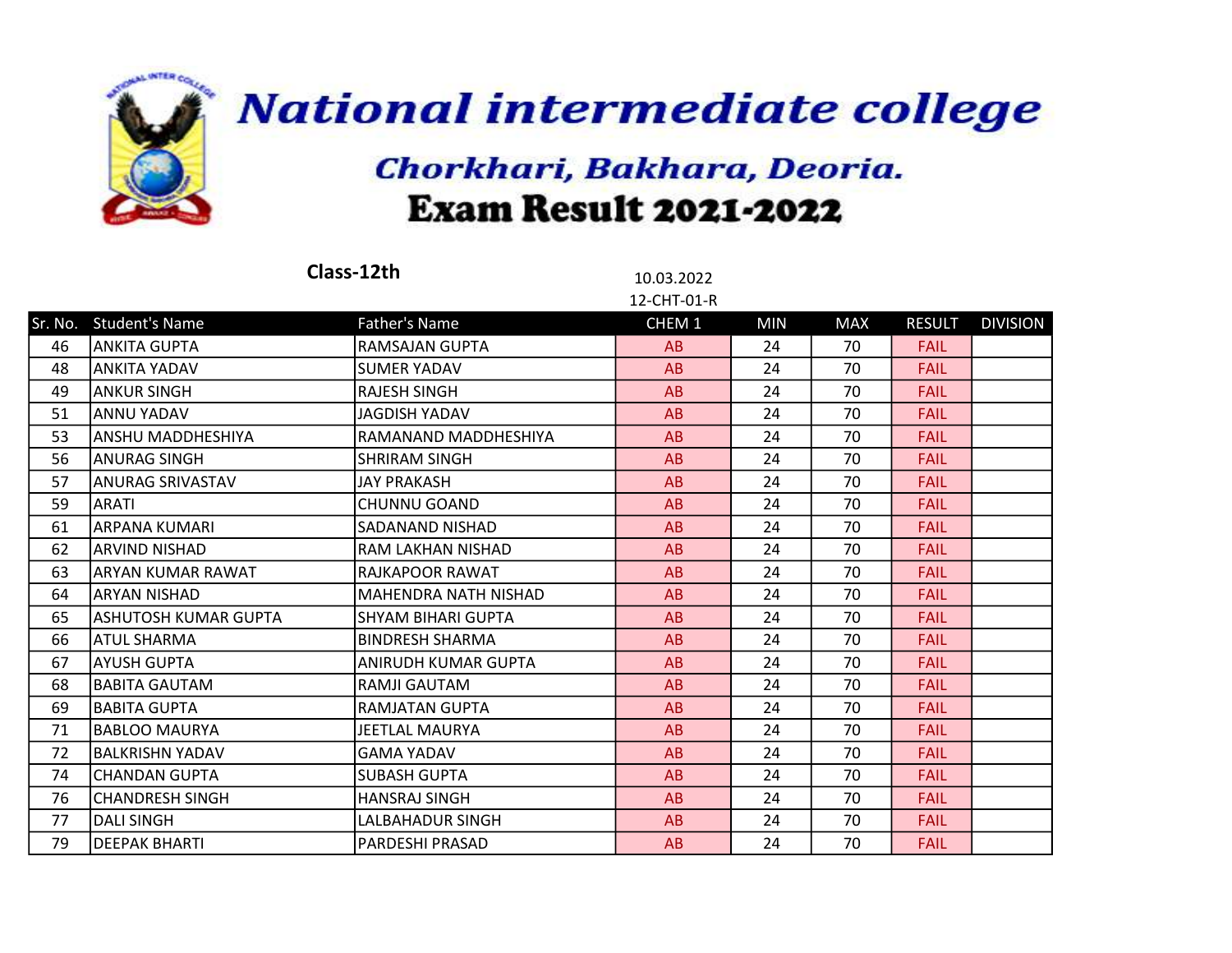

|     |                            | Class-12th               | 10.03.2022  |            |            |               |                 |
|-----|----------------------------|--------------------------|-------------|------------|------------|---------------|-----------------|
|     |                            |                          | 12-CHT-01-R |            |            |               |                 |
|     | Sr. No. Student's Name     | <b>Father's Name</b>     | CHEM 1      | <b>MIN</b> | <b>MAX</b> | <b>RESULT</b> | <b>DIVISION</b> |
| 80  | DILIP KUMAR GAUTAM         | <b>ASHOK PRASAD</b>      | AB          | 24         | 70         | <b>FAIL</b>   |                 |
| 83  | <b>FIZA</b>                | LUKMAN ANSARI            | AB          | 24         | 70         | <b>FAIL</b>   |                 |
| 84  | <b>GAURAV VISHWAKARMA</b>  | RAKESH VISHWAKARMA       | AB          | 24         | 70         | <b>FAIL</b>   |                 |
| 85  | <b>GOVIND KUMAR</b>        | <b>BABURAM MAURYA</b>    | AB          | 24         | 70         | <b>FAIL</b>   |                 |
| 87  | lGUNIYA DEVI URF SAGUNI    | <b>SHRI KISHUN VARMA</b> | AB          | 24         | 70         | <b>FAIL</b>   |                 |
| 88  | <b>GYANESHVAR KUSHWAHA</b> | SHAMBHU NATH KUSHWAHA    | AB          | 24         | 70         | <b>FAIL</b>   |                 |
| 89  | <b>HARIKESH GUPTA</b>      | <b>MURARI GUPTA</b>      | AB          | 24         | 70         | <b>FAIL</b>   |                 |
| 91  | HIMANSHU KUMAR SRIVASTAV   | YOGENDRA KUMAR SRIVASTAV | AB          | 24         | 70         | <b>FAIL</b>   |                 |
| 92  | HIMANSHU MAURYA            | AMBIKA MAURYA            | AB          | 24         | 70         | <b>FAIL</b>   |                 |
| 93  | <b>ISSAC AHMAD</b>         | <b>INTEKHAB AHMAD</b>    | AB          | 24         | 70         | <b>FAIL</b>   |                 |
| 94  | <b>JANKI NISHAD</b>        | SADANAND NISHAD          | AB          | 24         | 70         | <b>FAIL</b>   |                 |
| 95  | <b>JAVED ALI</b>           | MUHAMMAD RAJA            | AB          | 24         | 70         | <b>FAIL</b>   |                 |
| 96  | <b>JITENDRA KUMAR</b>      | <b>SHARADA PRASAD</b>    | AB          | 24         | 70         | <b>FAIL</b>   |                 |
| 98  | JUHI RAI                   | <b>KAUSHAL RAI</b>       | AB          | 24         | 70         | <b>FAIL</b>   |                 |
| 100 | IJYOTI NISHAD              | DINDYAL NISHAD           | AB          | 24         | 70         | <b>FAIL</b>   |                 |
| 105 | KHUSHBU GAUTAM             | <b>SUNIL GAUTAM</b>      | AB          | 24         | 70         | <b>FAIL</b>   |                 |
| 107 | <b>KHUSHBU KHATOON</b>     | <b>SHAMIM ANSARI</b>     | AB          | 24         | 70         | <b>FAIL</b>   |                 |
| 112 | KRISHNA MADDHESHIYA        | VISHVANATH MADDHESHIYA   | AB          | 24         | 70         | <b>FAIL</b>   |                 |
| 113 | LAILA KHATOON              | <b>AKABAR ALI</b>        | AB          | 24         | 70         | <b>FAIL</b>   |                 |
| 114 | <b>MAIKAL SINGH</b>        | <b>HANSRAJ SINGH</b>     | AB          | 24         | 70         | <b>FAIL</b>   |                 |
| 115 | <b>MANISH GUPTA</b>        | TEJ PRATAP GUPTA         | AB          | 24         | 70         | <b>FAIL</b>   |                 |
| 116 | <b>MANISH YADAV</b>        | <b>SURESH YADAV</b>      | AB          | 24         | 70         | <b>FAIL</b>   |                 |
| 118 | <b>MANISHA GUPTA</b>       | <b>KAILASH GUPTA</b>     | AB          | 24         | 70         | <b>FAIL</b>   |                 |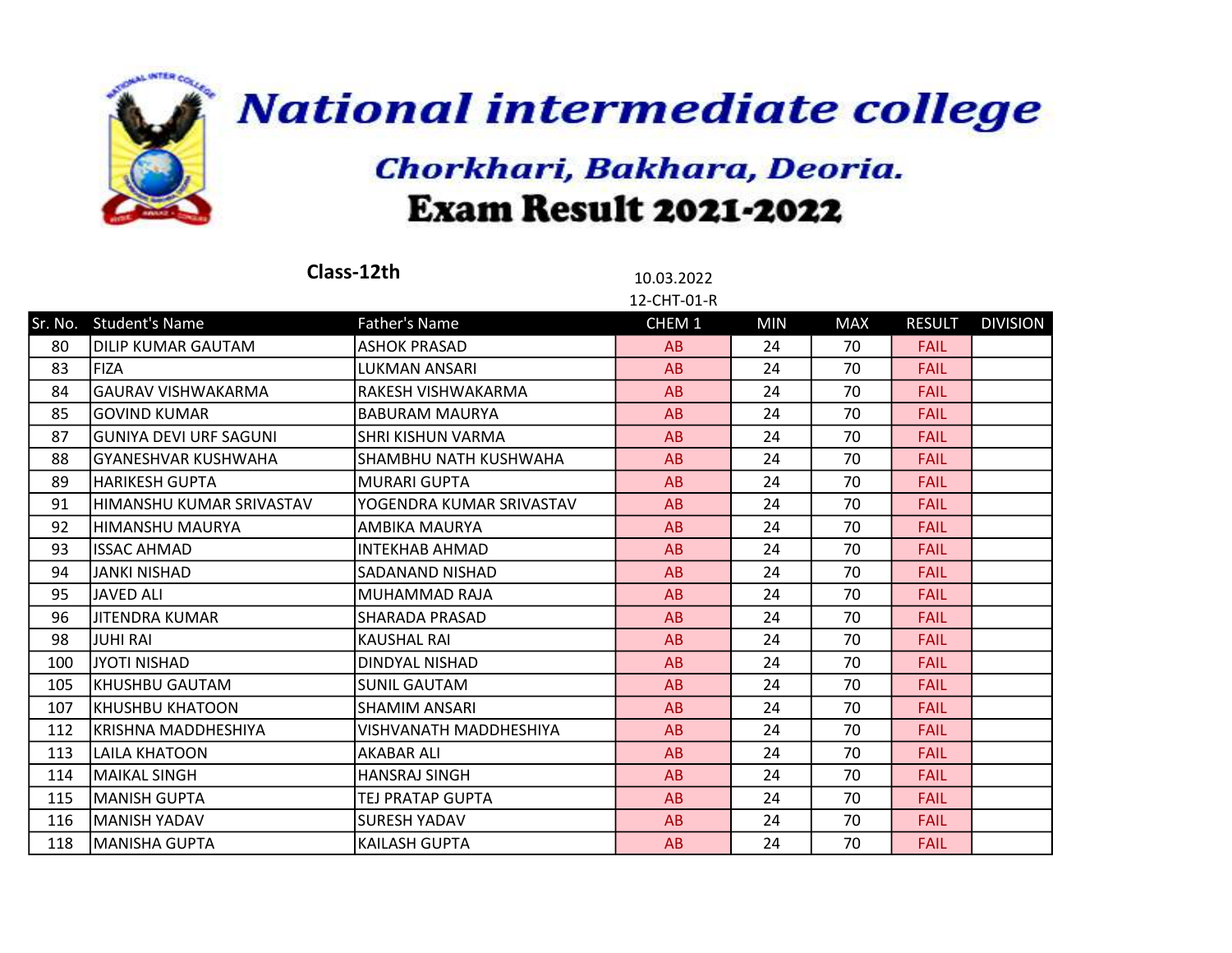

|     |                        | Class-12th                   | 10.03.2022  |            |            |               |                 |
|-----|------------------------|------------------------------|-------------|------------|------------|---------------|-----------------|
|     |                        |                              | 12-CHT-01-R |            |            |               |                 |
|     | Sr. No. Student's Name | <b>Father's Name</b>         | CHEM 1      | <b>MIN</b> | <b>MAX</b> | <b>RESULT</b> | <b>DIVISION</b> |
| 119 | lMANISHA MADDHESHIYA   | KEDAR NATH MADDHESHIYA       | AB          | 24         | 70         | <b>FAIL</b>   |                 |
| 120 | lmanisha singh         | JAYVIJAY SINGH               | AB          | 24         | 70         | <b>FAIL</b>   |                 |
| 121 | IMARIYAM KHATOON       | <b>BASIR ANSARI</b>          | AB          | 24         | 70         | <b>FAIL</b>   |                 |
| 122 | <b>MO KALIM</b>        | <b>MO RAHAMTULLAH</b>        | AB          | 24         | 70         | <b>FAIL</b>   |                 |
| 123 | MOHARRAM ANASARI       | SAIYAD ANASAI                | AB          | 24         | 70         | <b>FAIL</b>   |                 |
| 124 | lMOHD SHAFAAT RAZA     | <b>MOHD ASIF AMEEN</b>       | AB          | 24         | 70         | <b>FAIL</b>   |                 |
| 125 | MUKESH CHAUHAN         | KAILASH CHAUHAN              | AB          | 24         | 70         | <b>FAIL</b>   |                 |
| 127 | <b>NABI HUSAIN</b>     | RIYAJUDDIN                   | AB          | 24         | 70         | <b>FAIL</b>   |                 |
| 128 | INADIM ANSARI          | <b>ISARAIL AHAMAD</b>        | AB          | 24         | 70         | <b>FAIL</b>   |                 |
| 130 | lNEELU MADDHESHIYA     | <b>BRHMANAND</b>             | AB          | 24         | 70         | <b>FAIL</b>   |                 |
| 131 | <b>NEEMA KUMARI</b>    | LALCHAND                     | AB          | 24         | 70         | <b>FAIL</b>   |                 |
| 132 | <b>NEERAJ GOND</b>     | <b>NATHU GOND</b>            | AB          | 24         | 70         | <b>FAIL</b>   |                 |
| 133 | <b>NEERAJ SINGH</b>    | RADHESHYAM SINGH             | AB          | 24         | 70         | <b>FAIL</b>   |                 |
| 137 | NEHA SHARMA            | <b>GULAB SHARMA</b>          | AB          | 24         | 70         | <b>FAIL</b>   |                 |
| 141 | NIKHIL KUMAR NIGAM     | RAMESH CHAND                 | AB          | 24         | 70         | <b>FAIL</b>   |                 |
| 143 | <b>NIRJALA</b>         | <b>SURESH YADAV</b>          | AB          | 24         | 70         | <b>FAIL</b>   |                 |
| 145 | <b>NISHA GUPTA</b>     | <b>RAJESH GUPTA</b>          | AB          | 24         | 70         | <b>FAIL</b>   |                 |
| 148 | NISHAD MANISH SURESH   | <b>SURESH NISHAD</b>         | AB          | 24         | 70         | <b>FAIL</b>   |                 |
| 149 | INITESH KUMAR PANDEY   | <b>VIRENDRA KUMAR PANDEY</b> | AB          | 24         | 70         | <b>FAIL</b>   |                 |
| 150 | INITESHVAR KUMAR       | <b>AKHILESH</b>              | AB          | 24         | 70         | <b>FAIL</b>   |                 |
| 153 | lPANKAJ KUMAR SINGH    | RAMBISHAL SINGH              | AB          | 24         | 70         | <b>FAIL</b>   |                 |
| 154 | PAWAN KUMAR            | SHAMBHU NATH                 | AB          | 24         | 70         | <b>FAIL</b>   |                 |
| 155 | IPINTOO MADDESHIYA     | LAHBAR MADDESHIYA            | AB          | 24         | 70         | <b>FAIL</b>   |                 |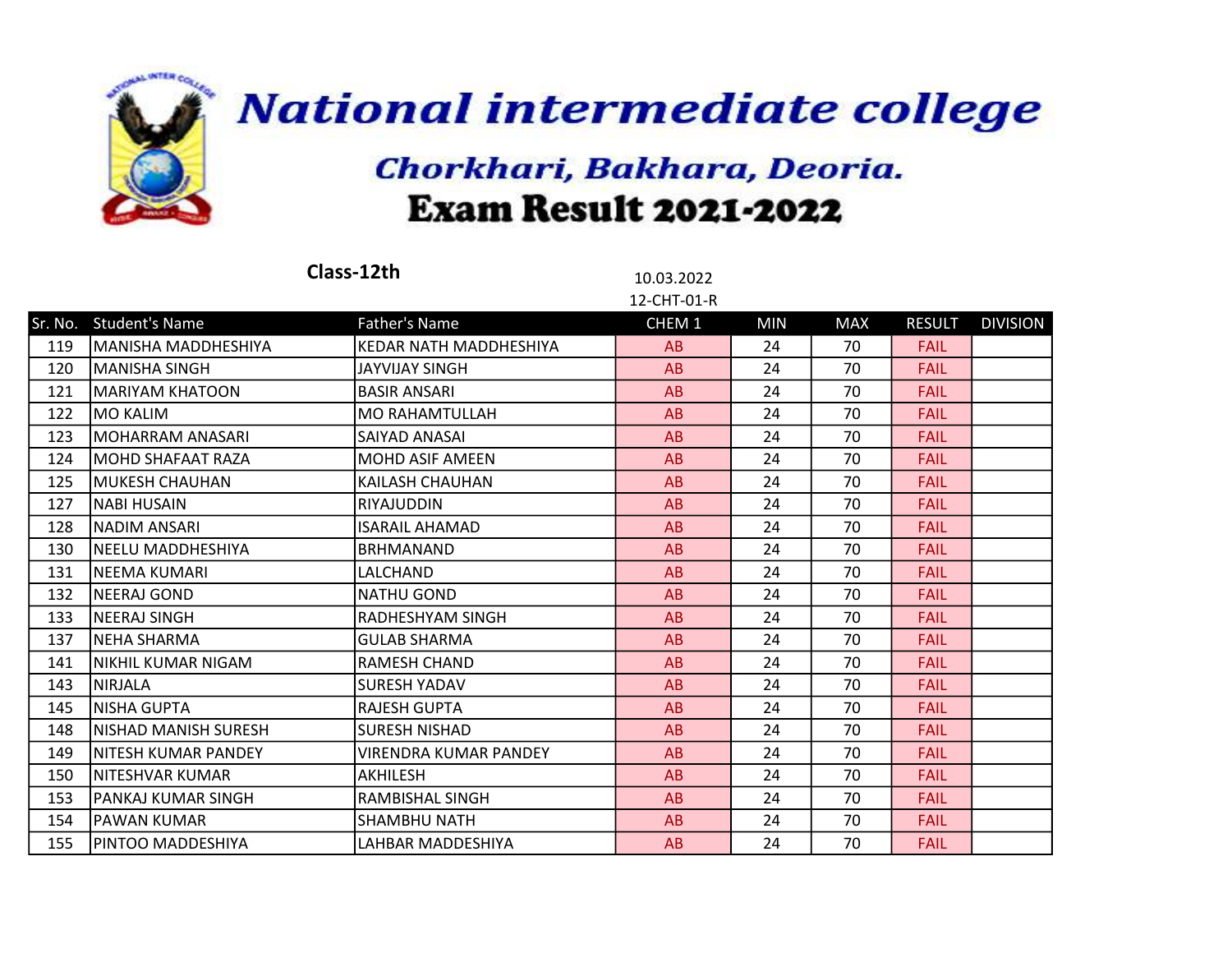

|     |                           | Class-12th              | 10.03.2022<br>12-CHT-01-R |            |            |               |                 |
|-----|---------------------------|-------------------------|---------------------------|------------|------------|---------------|-----------------|
|     | Sr. No. Student's Name    | <b>Father's Name</b>    | CHEM 1                    | <b>MIN</b> | <b>MAX</b> | <b>RESULT</b> | <b>DIVISION</b> |
| 156 | POOJA NISHAD              | <b>HARILAL NISHAD</b>   | AB                        | 24         | 70         | <b>FAIL</b>   |                 |
| 157 | lPOOJA PRASAD             | <b>INDRAJEET PRASAD</b> | AB                        | 24         | 70         | <b>FAIL</b>   |                 |
| 158 | <b>PRABHAKAR GUPTA</b>    | <b>DEENDAYAL GUPTA</b>  | AB                        | 24         | 70         | <b>FAIL</b>   |                 |
| 159 | PRABHUNATH SINGH          | <b>MUNNAR SINGH</b>     | AB                        | 24         | 70         | <b>FAIL</b>   |                 |
| 161 | IPRASHANT RAJBHAR         | <b>UMESH RAJBHAR</b>    | AB                        | 24         | 70         | <b>FAIL</b>   |                 |
| 163 | IPREM CHAURASIYA          | <b>ACHHAIBAR</b>        | AB                        | 24         | 70         | <b>FAIL</b>   |                 |
| 164 | PREMALATA                 | JAGDISH CHAND           | AB                        | 24         | 70         | <b>FAIL</b>   |                 |
| 166 | <b>PRITEE SINGH</b>       | SRIRAM SINGH            | AB                        | 24         | 70         | <b>FAIL</b>   |                 |
| 172 | <b>PRIYANSHI</b>          | <b>RATNAKAR</b>         | AB                        | 24         | 70         | <b>FAIL</b>   |                 |
| 173 | <b>RADHA GUPTA</b>        | <b>SUBHASH GUPTA</b>    | AB                        | 24         | 70         | <b>FAIL</b>   |                 |
| 176 | <b>RAHUL</b>              | <b>SANJAY RAJBHAR</b>   | AB                        | 24         | 70         | <b>FAIL</b>   |                 |
| 177 | <b>RAHUL KUMAR GOND</b>   | DEELIP KUMAR GOND       | AB                        | 24         | 70         | <b>FAIL</b>   |                 |
| 178 | lRAHUL MAURYA             | JAYGOPAL MAURYA         | AB                        | 24         | 70         | <b>FAIL</b>   |                 |
| 179 | RAHUL NISHAD              | RAM KRIPAL NISHAD       | AB                        | 24         | 70         | <b>FAIL</b>   |                 |
| 180 | <b>RAJ NIRANJAN</b>       | <b>SHIV PRASAD</b>      | AB                        | 24         | 70         | <b>FAIL</b>   |                 |
| 181 | RAJ NISHAD                | DEEP CHAND NISHAD       | AB                        | 24         | 70         | <b>FAIL</b>   |                 |
| 182 | RAJA RAM PRAJAPATI        | NAGINA PRAJAPATI        | AB                        | 24         | 70         | <b>FAIL</b>   |                 |
| 183 | RAJAN KUMAR               | <b>BHAGWAT</b>          | AB                        | 24         | 70         | <b>FAIL</b>   |                 |
| 184 | IRAJAN PRAJAPATI          | RAM ASHISH PRAJAPATI    | AB                        | 24         | 70         | <b>FAIL</b>   |                 |
| 185 | <b>RAJAN SINGH</b>        | <b>RAMANAND SINGH</b>   | AB                        | 24         | 70         | <b>FAIL</b>   |                 |
| 186 | <b>RAJAN YADAV</b>        | RAMANAND YADAV          | AB                        | 24         | 70         | <b>FAIL</b>   |                 |
| 187 | <b>RAKESH KUMAR SINGH</b> | <b>SHRIRAM SINGH</b>    | AB                        | 24         | 70         | <b>FAIL</b>   |                 |
| 189 | RAMKARAN GAUTAM           | <b>UDAYBHAN PRASAD</b>  | AB                        | 24         | 70         | <b>FAIL</b>   |                 |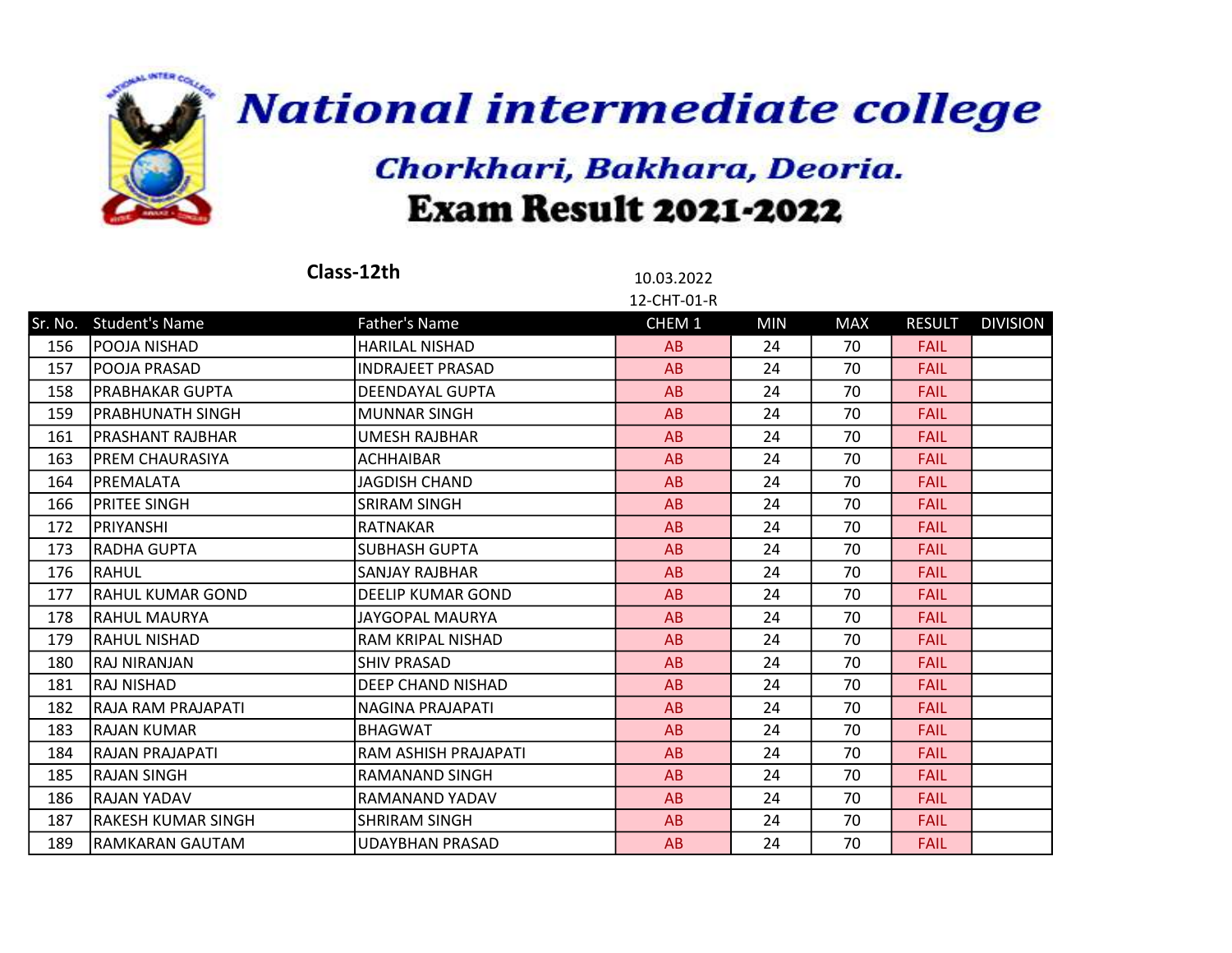

|     |                        | Class-12th                | 10.03.2022<br>12-CHT-01-R |            |            |               |                 |
|-----|------------------------|---------------------------|---------------------------|------------|------------|---------------|-----------------|
|     | Sr. No. Student's Name | <b>Father's Name</b>      | CHEM 1                    | <b>MIN</b> | <b>MAX</b> | <b>RESULT</b> | <b>DIVISION</b> |
| 190 | <b>RAMNIWAS YADAV</b>  | <b>SUGRIV YADAV</b>       | AB                        | 24         | 70         | <b>FAIL</b>   |                 |
| 192 | RANJEET NISHAD         | UMESH NISHAD              | AB                        | 24         | 70         | <b>FAIL</b>   |                 |
| 193 | <b>RAVI KUMAR</b>      | RAMSAMUJH PRASAD          | AB                        | 24         | 70         | <b>FAIL</b>   |                 |
| 194 | <b>RAVI SINGH</b>      | RAVINDRA SINGH            | AB                        | 24         | 70         | <b>FAIL</b>   |                 |
| 196 | REENA SINGH            | <b>VIJAY SINGH</b>        | AB                        | 24         | 70         | <b>FAIL</b>   |                 |
| 197 | REETU YADAV            | MUKHLAL YADAV             | AB                        | 24         | 70         | <b>FAIL</b>   |                 |
| 199 | RESHMA JAISWAL         | <b>VIJAY JAISWAL</b>      | AB                        | 24         | 70         | <b>FAIL</b>   |                 |
| 202 | <b>RINKU GUPTA</b>     | <b>RAMA GUPTA</b>         | AB                        | 24         | 70         | <b>FAIL</b>   |                 |
| 205 | <b>RISHIKESH GUPTA</b> | PRAHLAD GUPTA             | AB                        | 24         | 70         | <b>FAIL</b>   |                 |
| 206 | RISHIKESH KUMAR GAUTAM | SIDDHNATH PRASAD          | AB                        | 24         | 70         | <b>FAIL</b>   |                 |
| 208 | RITESH KUMAR GOND      | <b>RAM KUMAR GOND</b>     | AB                        | 24         | 70         | <b>FAIL</b>   |                 |
| 210 | RITU YADAV             | SATYENDRA YADAV           | AB                        | 24         | 70         | <b>FAIL</b>   |                 |
| 211 | <b>RIYA</b>            | <b>SUBHASH CHAND</b>      | AB                        | 24         | 70         | <b>FAIL</b>   |                 |
| 212 | ROSHAN VISHWAKARMA     | SHIVRATAN LAL VISHWAKARMA | AB                        | 24         | 70         | <b>FAIL</b>   |                 |
| 216 | SABIT ANSARI           | <b>AYUB ANSARI</b>        | AB                        | 24         | 70         | <b>FAIL</b>   |                 |
| 221 | lSANAUL HAQUE          | ZAYOUL HAQUE              | AB                        | 24         | 70         | <b>FAIL</b>   |                 |
| 223 | <b>SANGAM GOND</b>     | <b>RAMESH GOND</b>        | AB                        | 24         | 70         | <b>FAIL</b>   |                 |
| 225 | <b>SANJANA GUPTA</b>   | RAMPRASAD GUPTA           | AB                        | 24         | 70         | <b>FAIL</b>   |                 |
| 229 | <b>SANJAY SINGH</b>    | <b>RAMA SINGH</b>         | AB                        | 24         | 70         | <b>FAIL</b>   |                 |
| 230 | lsanni singh           | <b>PANNELAL SINGH</b>     | AB                        | 24         | 70         | <b>FAIL</b>   |                 |
| 232 | SAPANA KUMARI          | POORAN SINGH              | AB                        | 24         | 70         | <b>FAIL</b>   |                 |
| 233 | <b>SATISH KUMAR</b>    | <b>SURESH RAJAK</b>       | AB                        | 24         | 70         | <b>FAIL</b>   |                 |
| 234 | SATISH SHARMA          | RAM SAKAL SHARMA          | AB                        | 24         | 70         | <b>FAIL</b>   |                 |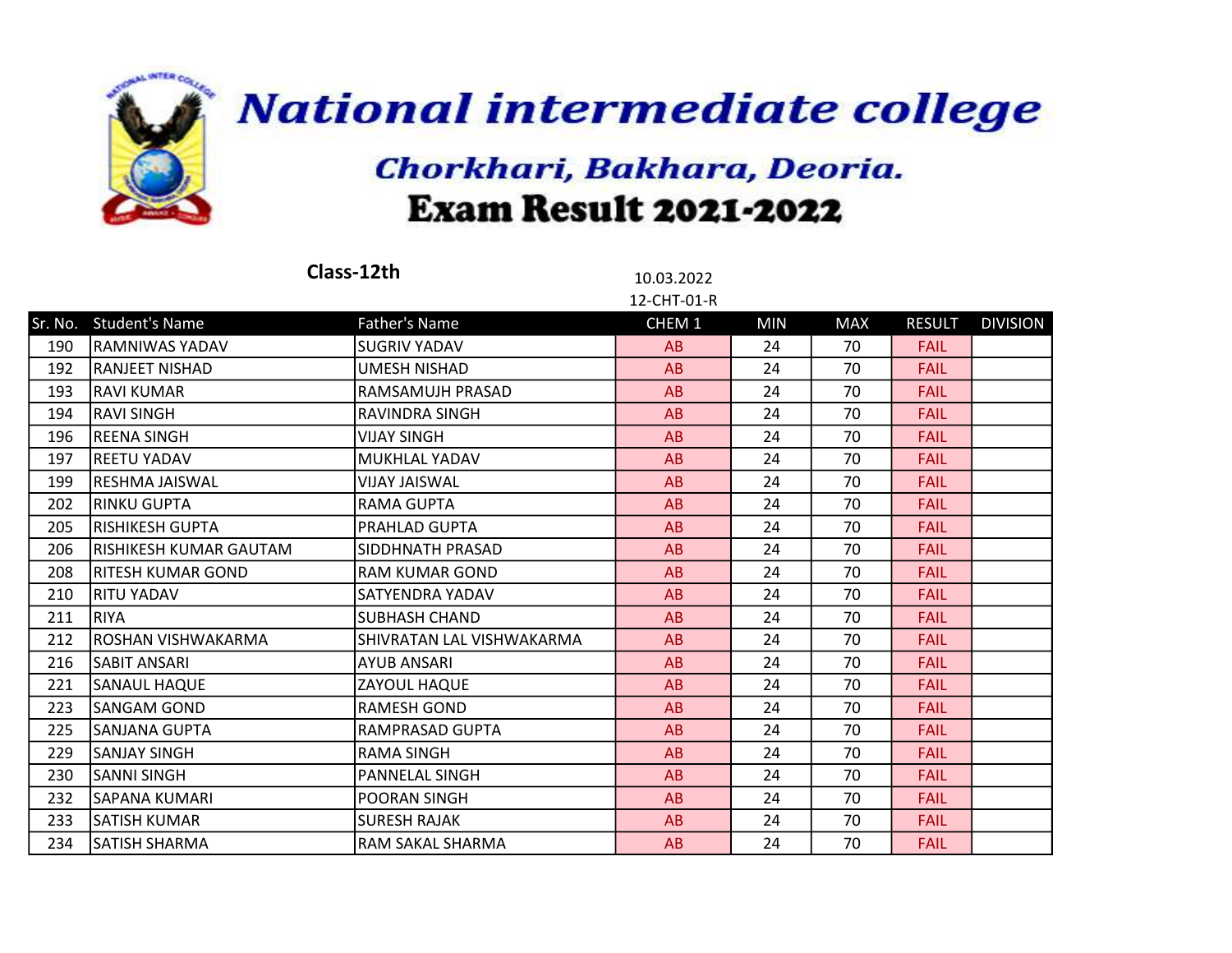

- 1

 $\sim$   $\sim$   $\sim$   $\sim$ 

**National intermediate college** 

|     |                            | Class-12th                 | 10.03.2022  |            |            |               |                 |
|-----|----------------------------|----------------------------|-------------|------------|------------|---------------|-----------------|
|     |                            |                            | 12-CHT-01-R |            |            |               |                 |
|     | Sr. No. Student's Name     | <b>Father's Name</b>       | CHEM 1      | <b>MIN</b> | <b>MAX</b> | <b>RESULT</b> | <b>DIVISION</b> |
| 235 | lSATYA PRAKASH SINGH       | <b>VISHVANATH SINGH</b>    | AB          | 24         | 70         | <b>FAIL</b>   |                 |
| 236 | <b>SAVITA</b>              | <b>OM PRAKASH</b>          | AB          | 24         | 70         | <b>FAIL</b>   |                 |
| 237 | <b>SAVITA BHARTI</b>       | <b>KAILASH PRASAD</b>      | AB          | 24         | 70         | <b>FAIL</b>   |                 |
| 238 | <b>SAVITA YADAV</b>        | <b>MAHANTH YADAV</b>       | AB          | 24         | 70         | <b>FAIL</b>   |                 |
| 241 | SHASHANK PANDEY            | <b>ASHOK PANDEY</b>        | AB          | 24         | 70         | <b>FAIL</b>   |                 |
| 242 | ISHASHI PRABHA VISHWAKARMA | CHHOTELAL VISHWAKARMA      | AB          | 24         | 70         | <b>FAIL</b>   |                 |
| 244 | ISHIV PRAKASH PAL          | <b>SAHAB PAL</b>           | AB          | 24         | 70         | <b>FAIL</b>   |                 |
| 245 | İSHIVAM BHARTI             | <b>SUNIL KUMAR</b>         | AB          | 24         | 70         | <b>FAIL</b>   |                 |
| 246 | İSHIVAM JAISWAL            | <b>MOHAN JAISWAL</b>       | AB          | 24         | 70         | <b>FAIL</b>   |                 |
| 252 | SHREYA KUMARI              | <b>RAM NARAYAN</b>         | AB          | 24         | 70         | <b>FAIL</b>   |                 |
| 253 | <b>SHREYA SINGH</b>        | <b>SUBHASH CHANDRA</b>     | AB          | 24         | 70         | <b>FAIL</b>   |                 |
| 254 | <b>SHUBHAM PANDEY</b>      | <b>RAJAN PANDEY</b>        | AB          | 24         | 70         | <b>FAIL</b>   |                 |
| 256 | <b>SIMARAN CHAUHAN</b>     | UMASHANKAR CHAUHAN         | AB          | 24         | 70         | <b>FAIL</b>   |                 |
| 257 | SIMPI NISHAD               | JITENDRA NISHAD            | AB          | 24         | 70         | <b>FAIL</b>   |                 |
| 260 | lsonee MADDHESHIYA         | <b>MEVALAL MADDHESHIYA</b> | AB          | 24         | 70         | <b>FAIL</b>   |                 |
| 262 | <b>SONU NISHAD</b>         | <b>HARI LAL NISHAD</b>     | AB          | 24         | 70         | <b>FAIL</b>   |                 |
| 263 | <b>SONU SAIN</b>           | <b>AZAD SAIN</b>           | AB          | 24         | 70         | <b>FAIL</b>   |                 |
| 264 | <b>SRISHTI RAI</b>         | <b>SANJAY RAI</b>          | AB          | 24         | 70         | <b>FAIL</b>   |                 |
| 265 | ISUBRAT                    | RAVI CHANDRA               | AB          | 24         | 70         | <b>FAIL</b>   |                 |
| 266 | <b>SUDHIR GAUTAM</b>       | <b>LAHAVAR PRASAD</b>      | AB          | 24         | 70         | <b>FAIL</b>   |                 |
| 267 | SUDHIR GOND                | <b>INDRADEV GOND</b>       | AB          | 24         | 70         | <b>FAIL</b>   |                 |
| 268 | ISUKANYA VISHWAKARMA       | <b>GRIJESH VISHWAKARMA</b> | AB          | 24         | 70         | <b>FAIL</b>   |                 |
| 269 | ISUMIT MAURYA              | <b>NAGENDRA MAURYA</b>     | AB          | 24         | 70         | <b>FAIL</b>   |                 |